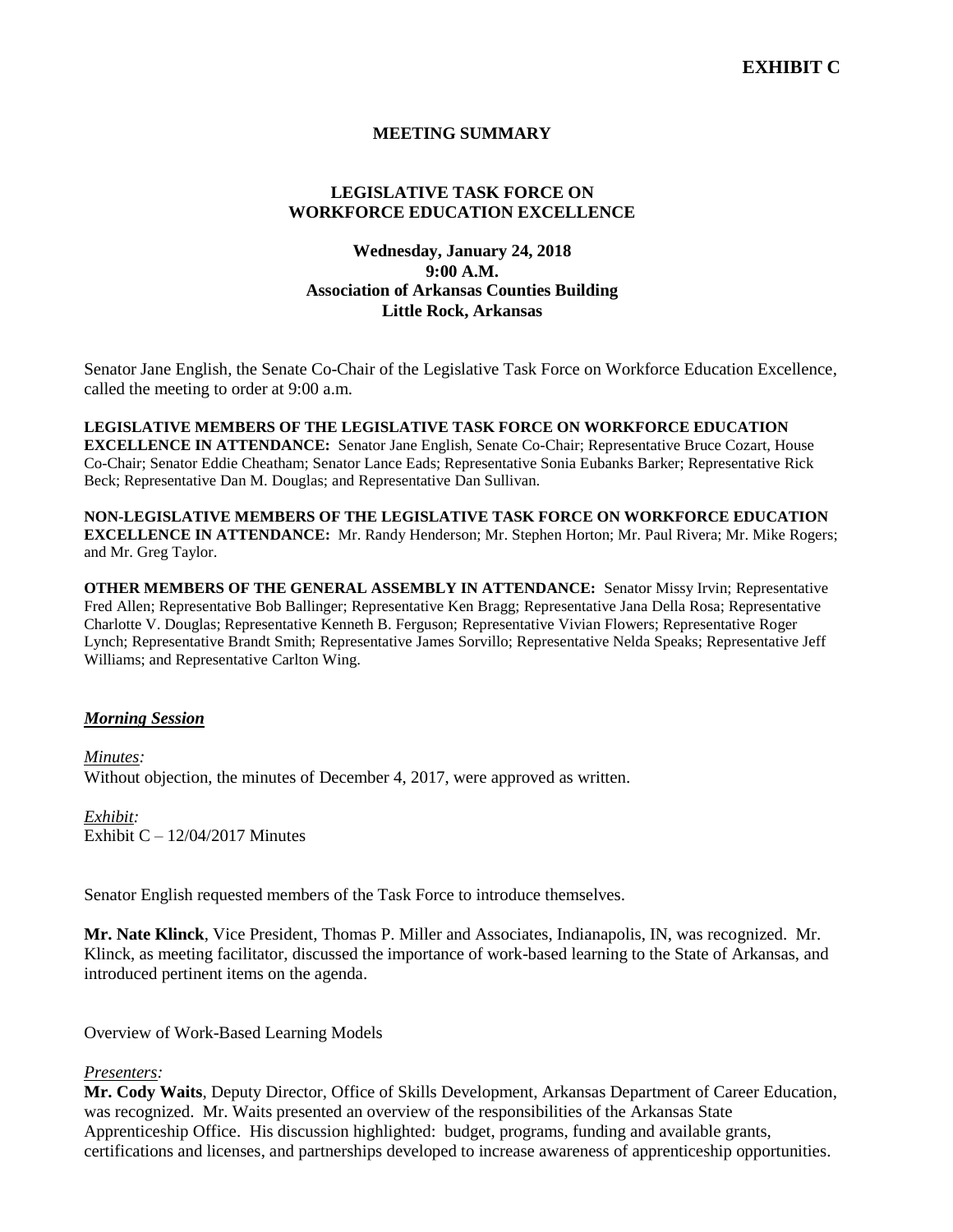**Mr. Mark McManus**, Accountability Specialist, Department of Workforce Services (DWS), was recognized. Mr. McManus explained that part of his responsibility is to manage and coordinate competitive discretionary grant awards that come down from the U.S. Department of Labor to the agency. He discussed the 2015 launch of the American Apprenticeship Initiative with related directives to grow the number of apprentices and programs nationwide, and to expand in non-traditional sectors. He updated Task Force members on three currently active registered apprenticeship-focused grants the agency has received. He noted the Arkansas Apprenticeship Pathway Initiative (AAPI) Grant and the Arkansas Expands Apprenticeship (AREA) Grant are workforce training-based grants. He said the third, the Arkansas Apprenticeship Accelerator Grant, is a state planning grant. Mr. McManus mentioned that under the AAPI grant, DWS is in the running to be selected for a research-based demonstration project that will study the impact of reaching out, educating and engaging employers, and marketing registered apprenticeships.

**Ms. Kathi Turner**, Deputy Director, Career & Technical Education, Arkansas Department of Career Education (ACE), was recognized. Ms. Turner stated that through work-based learning, students can develop critical thinking and problem solving skills, and can make connections between classroom theory and actual job tasks. She detailed work-based learning opportunities in Arkansas's high schools; and said examples include job shadowing, internships, and pre-apprenticeships. Ms. Turner additionally discussed ACE policy pertinent to requirements and recommendations for work-based learning; and referenced credits, the Jobs for Arkansas's Graduates program, the KeyTrain® Curriculum, school-based enterprises, and certifications.

**Dr. Trenia Miles**, Deputy Director, Adult Education, Arkansas Department of Career Education, was recognized. Dr. Miles stated passage of the Workforce Innovation and Opportunity Act (WIOA) in 2014 initiated the move for adults to achieve a high school diploma while also earning a credential. She said partnerships have supported this effort, including those developed by the Adult Education Program at Black River Technical College and by the Pulaski County Adult Education Center. She commented on Experience Works, which offers employment and training services through the Senior Community Service Employment Program. Dr. Miles added the Fort Smith Adult Education Center offers an apprenticeship program through the Arkansas Construction Education Foundation, enabling students to learn basic academic skills while earning a credential.

**Dr. Debbie Faubus**, Director, Crawford County Adult Education Center, was recognized. Dr. Faubus discussed career pathways available at the Center. She commented on introduction to craft skills, career development workshop, participation, employers, and partners. She said students come from various spheres, including those qualifying for alternative sentencing, those who are incarcerated, and those from the general population.

**Mr. Alan McClain**, Commissioner, Arkansas Rehabilitation Services (ARS), was recognized. Mr. McClain stated that ARS is the designated state agency for administration of the federal Vocational Rehabilitation Act which provides services and coordinated activities to prepare persons with physical or mental impairments to achieve gainful employment. He said ARS has offices throughout the state and within Arkansas Workforce Centers. He said ARS services can be delivered to a student whether in or out of high school. He commented that over the past year ARS has developed work-based learning initiatives within high schools as strategies for pre-employment transition services. Mr. McClain additionally discussed the transition employment program at the Arkansas Career Training Institute in Hot Springs.

### *Contributors to the Discussion:*

**Mr. Randy Prather**, Program Manager, Apprenticeship and Applied Sciences, Arkansas Department of Career Education

**Mr. Jonathan Bibb**, Director, Arkansas Career and Training Institute, Arkansas Rehabilitation Services **Dr. Ivy Pfeffer**, Deputy Commissioner, Arkansas Department of Education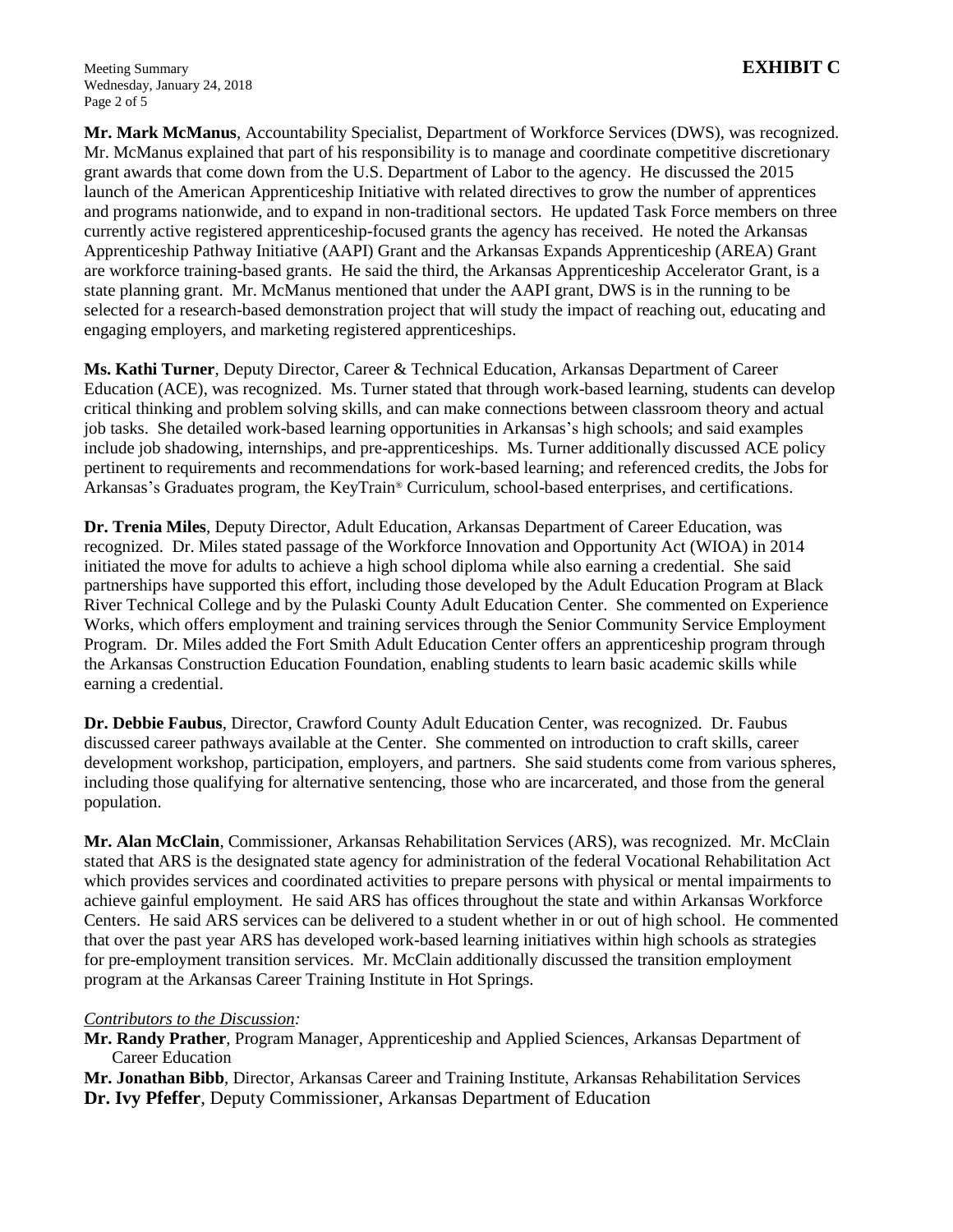#### *Issues Included in the Discussion:*

- o profile of the typical apprentice,
- o why hygiene is addressed under "workforce,"
- o development of work readiness skills,
- o standards for soft skills in K-12 being developed by ADE,
- o selection process for work-based learning and internship programs,
- o number of graduation requirements impeding student participation in Career and Technical Education (CTE) programs,
- o providing students with support and access to practical work experience in the arts and related fields,
- o balancing the question of arts *vs.* science, and
- o trade-offs necessary to ensure each student has an opportunity to pursue a career interest.

### *Handouts:*

ACE, Arkansas Apprenticeships ACE, Industry Certification List Crawford County Adult Education Center, Career Pathways for Students Crawford County Adult Education Center, Overview

Discussion of Work-Based Learning Models in Other States

### *Presenters:*

**Ms. Ashley Carter**, Chief Strategy Officer, CareerWise Colorado, was recognized. In a PowerPoint presentation, *Youth Apprenticeship,* Ms. Carter discussed how CareerWise Colorado, a nonprofit intermediary, connects industry and education to create a modern, statewide youth apprenticeship system. She stated the organization's vision is to build a system modeled after that of the Swiss. She commented on how the apprentice system works, what follows after apprenticeship, expected impact for businesses and students, and partnerships. She projected over the next 10 years, CareerWise Colorado will evolve from its pilot phase to national leadership in developing talent for the workplace. Ms. Carter ended her presentation with a video.

### *Issues Included in the Discussion:*

- issues employers may have with youth apprentices resulting from legalization of marijuana,
- annual funding from state agencies, from philanthropic funding, from fees,
- nationally recognized certifications available,
- employers' concerns about specialized licensing credentials,
- requirements of and commitments from employers,
- whether apprenticeship programs are registered with U.S. Department of Labor,
- efforts to get employers on board,
- determining regional focus/development, and
- opportunities for development in rural counties facing lack of partnerships and transportation.

**Ms. Claudia Cummings**, Vice President, Workforce & Strategic Initiatives, COO, Conexus Indiana, was recognized. Ms. Cummings made her presentation via phone. Initially, a video, "Together, We Make Opportunity," was shown. Utilizing a PowerPoint presentation, Ms. Cummings explained Conexus Indiana's involvement with work-based learning programs in the advanced manufacturing and logistics industries. She said statewide partnerships include industries in aerospace and defense; automotive; INVETS, tackling issues faced by veterans; and ICON, connecting suppliers with the world. Her presentation included a discussion of the crisis in the workforce; the need for talent; Hire Tech, a high school program which combines classroom instruction with real-world experiences; the Excel Center® at Goodwill; partnerships; internships; and funding for programs.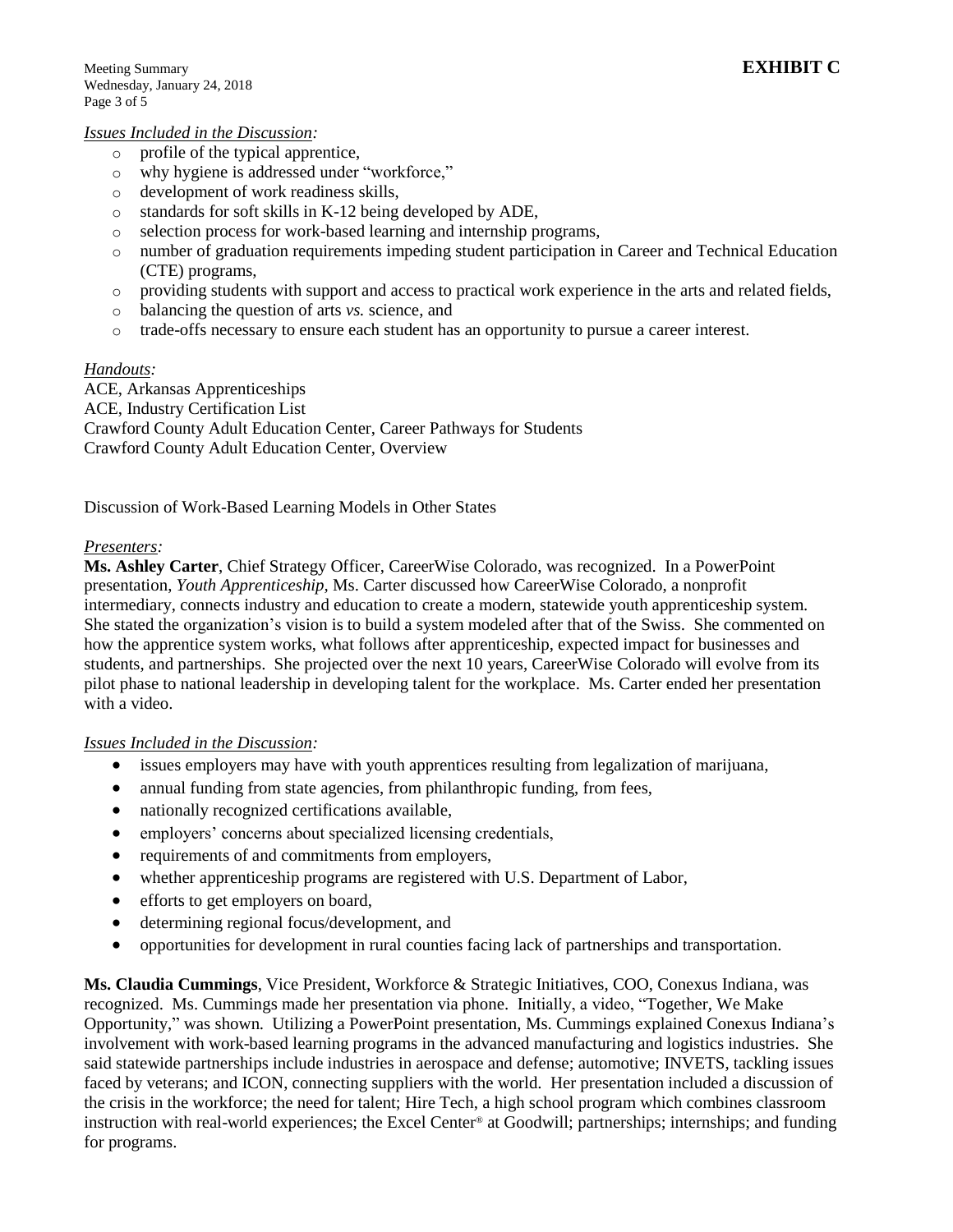Meeting Summary **EXHIBIT C** Wednesday, January 24, 2018 Page 4 of 5

**Ms. Vicki Thompson**, Assistant Director of Workforce, Thomas P. Miller & Associates, was recognized. Utilizing a PowerPoint presentation, Ms. Thompson gave a historical perspective of the Greater OH-PENN Manufacturing Apprenticeship Network. She continued with a discussion that included: American Apprenticeship Initiative (AAI), Goals/Grant Requirements, The AAI Grant Footprint, Grant Funding, AAI Sector Partners, Greater OH-PENN Apprenticeship Partners, Governance Structure, State and National Partnerships, Benefits to Manufacturers, Apprenticeship Innovations, Pre-Apprenticeship Component, 3 Parts of a Registered Apprenticeship Program, Group Sponsored Model and Individual Programs, Apprenticeship Tool Kit, and State Support.

# *Issues Included in the Discussion:*

- declining numbers over length of program,
- $\div$  issue of sustainability,
- $\triangleq$  management and distribution of funding, and
- $\div$  initiatives in rural areas.

### *Videos:*

CareerWise Colorado, "Tomorrow's Talent Today" Conexus Indiana, "Together, We Make Opportunity"

*PowerPoint Presentations:*

CareerWise Colorado, Youth Apprenticeship Conexus Indiana, Presentation Thomas P. Miller & Associates, Thoughtful Solutions. Empowered Communities.

*Handouts:*

CareerWise Colorado, Key Lessons Learned CareerWise Colorado, Youth Apprenticeship Conexus Indiana, Presentation Thomas P. Miller & Associates, Thoughtful Solutions. Empowered Communities.

The Task Force recessed for lunch at 12:03 p.m.

### *Afternoon Session*

Senator English called the afternoon session of the meeting to order.

Discussion of Work-Based Learning Models in Arkansas

**Mr. Greg Taylor**, Training and Development Manager, Georgia-Pacific, was recognized. Mr. Taylor introduced a PowerPoint presentation on the Federation for Advanced Manufacturing Education (FAME) program, which blends college courses and on-the-job training. Students made the presentation and also showed a video.

*Presenters:* **Mr. Timothy Griffin**, Student **Mr. Oratio Martinez**, Student